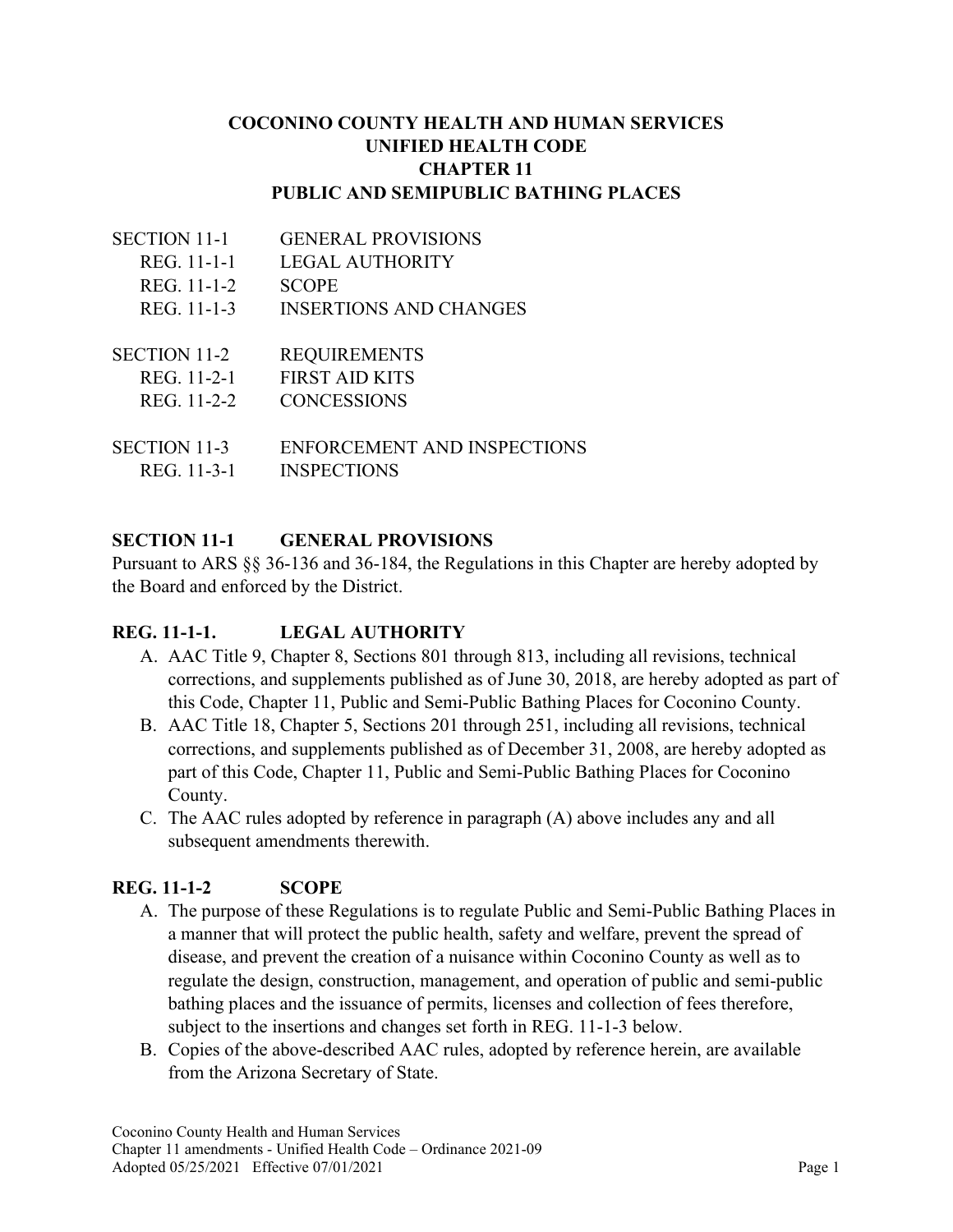# **REG. 11-1-3 INSERTIONS AND CHANGES**

- A. Regulations contained in Chapter 1 and 2 of this Code also pertain to Chapter 11, Public and Semi-Public Bathing Places.
- B. For the purpose of this code, AAC R18-5-203 and 204 pertaining to Design Approval and Approval of Construction (i.e. Plan Review) shall be included in this Code as a licensing requirement by Coconino County; however, the Arizona Department of Environmental Quality will remain responsible for technical engineering review and approval.
- C. The chemical disinfection level, pH, total alkalinity, and temperature of the water is tested at least twice daily.
- D. In addition to AAC R18-5-240B regarding Barriers, the Department will allow for solid panel access doors that open inward to the pool only if the door remains locked at all times and is only accessible via a key or key card.
- E. Specific definitions noted in AAC R9-8-801 and R18-5-201 are modified or added as follows:
	- 1. Bathing places includes all bodies of water used collectively by a number of persons for swimming, wading or recreation bathing purposes, together with the shores, bathhouse, sanitary facilities, bathing suits, equipment and appurtenances pertaining to such bathing places; except that these Regulations do not apply to private swimming pools as herein defined, nor do they include baths used for cleansing purposes, hydrotherapy or for the healing arts, unless such baths consist of a pool or pools used collectively by a number of individuals.
	- 2. Recirculating pool means a swimming pool where a portion of the pool water is constantly being removed, treated, filtered and disinfected and then returned to the pool.
	- 3. Spray pond means an artificially constructed basin into which water is sprayed but not allowed to accumulate.

# **SECTION 11-2 REQUIREMENTS**

# **REG. 11-2-1 FIRST AID KIT**

There shall be provided for emergency use a standard first aid kit. In addition, at public pools, a standard stretcher and two blankets shall be provided.

# **REG. 11-2-2 CONCESSIONS**

Drinks, candy, popcorn, gum or food of any kind shall not be permitted within the pool enclosure.

# **SECTION 11-3 ENFORCEMENT AND INSPECTIONS**

Regulations and Hearing Procedures contained in Chapter 2 of this Code also pertain to Chapter 11, Public and Semi-Public Bathing Places.